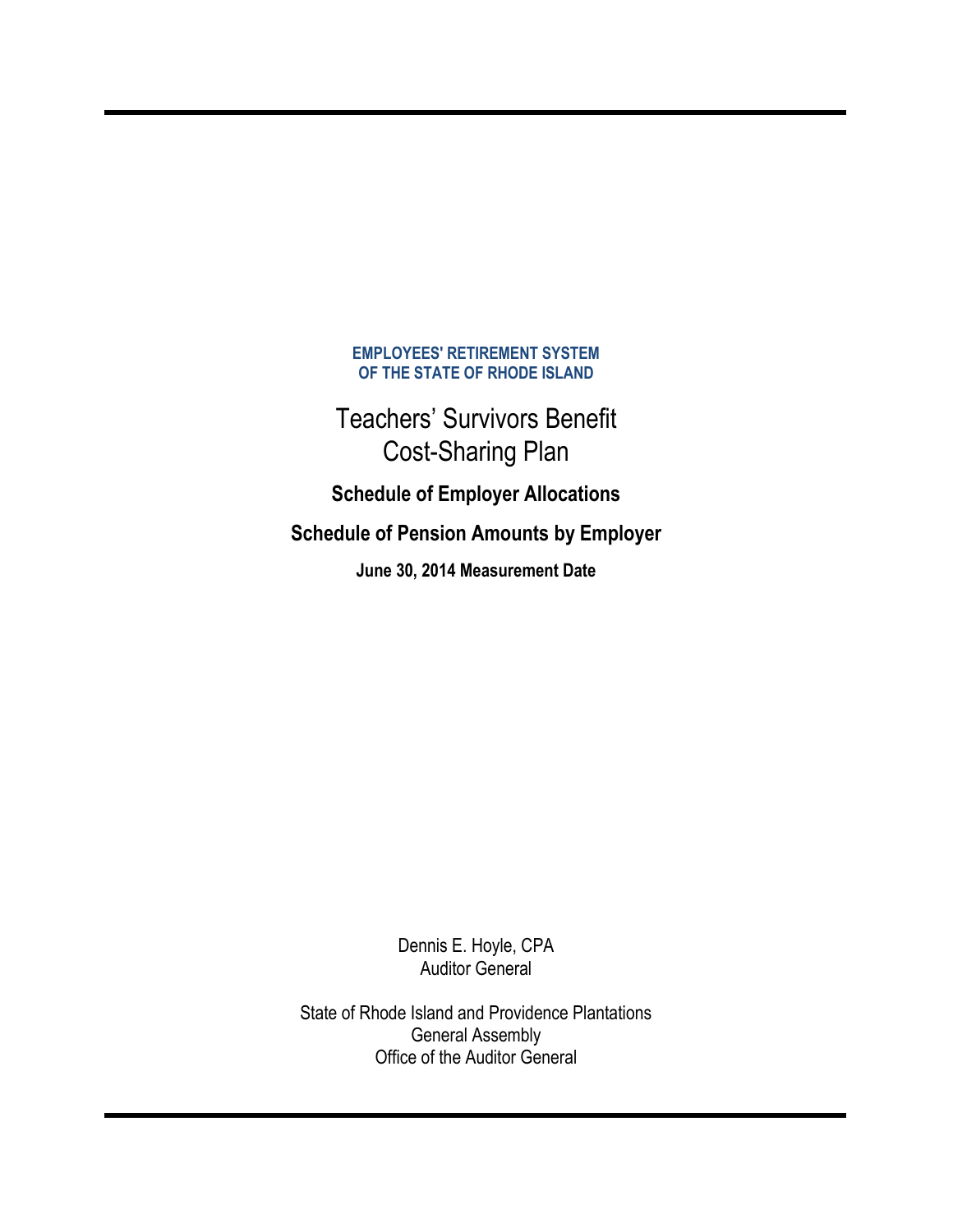

Office of the Auditor General

State of Rhode Island and Providence Plantations - General Assembly **Dennis E. Hoyle, CPA - Auditor General**

> 86 Weybosset Street · Providence, RI · 02903-2800 tel: 401.222.2435 · fax: 401.222.2111 **oag.ri.gov**

November 4, 2015

#### JOINT COMMITTEE ON LEGISLATIVE SERVICES:

SPEAKER Nicholas A. Mattiello, Chairman

Senator M. Teresa Paiva Weed Senator Dennis L. Algiere Representative John J. DeSimone Representative Brian C. Newberry

We have completed our audit of the Schedule of Employer Allocations and Schedule of Pension Amounts by Employer for the Teachers' Survivors Benefit plan, a cost-sharing defined benefit plan administered by the Employees' Retirement System of the State of Rhode Island for the fiscal year ended June 30, 2014.

These schedules are required for employers participating in the Teachers' Survivors Benefit plan to meet their financial reporting responsibilities under generally accepted accounting principles – specifically the requirements of Governmental Accounting Standards Board Statement No. 68 – *Accounting and Financial Reporting for Pensions.* 

Our report is contained herein as outlined in the Table of Contents.

Sincerely, Dennis E. Hoyle, CPA

Auditor General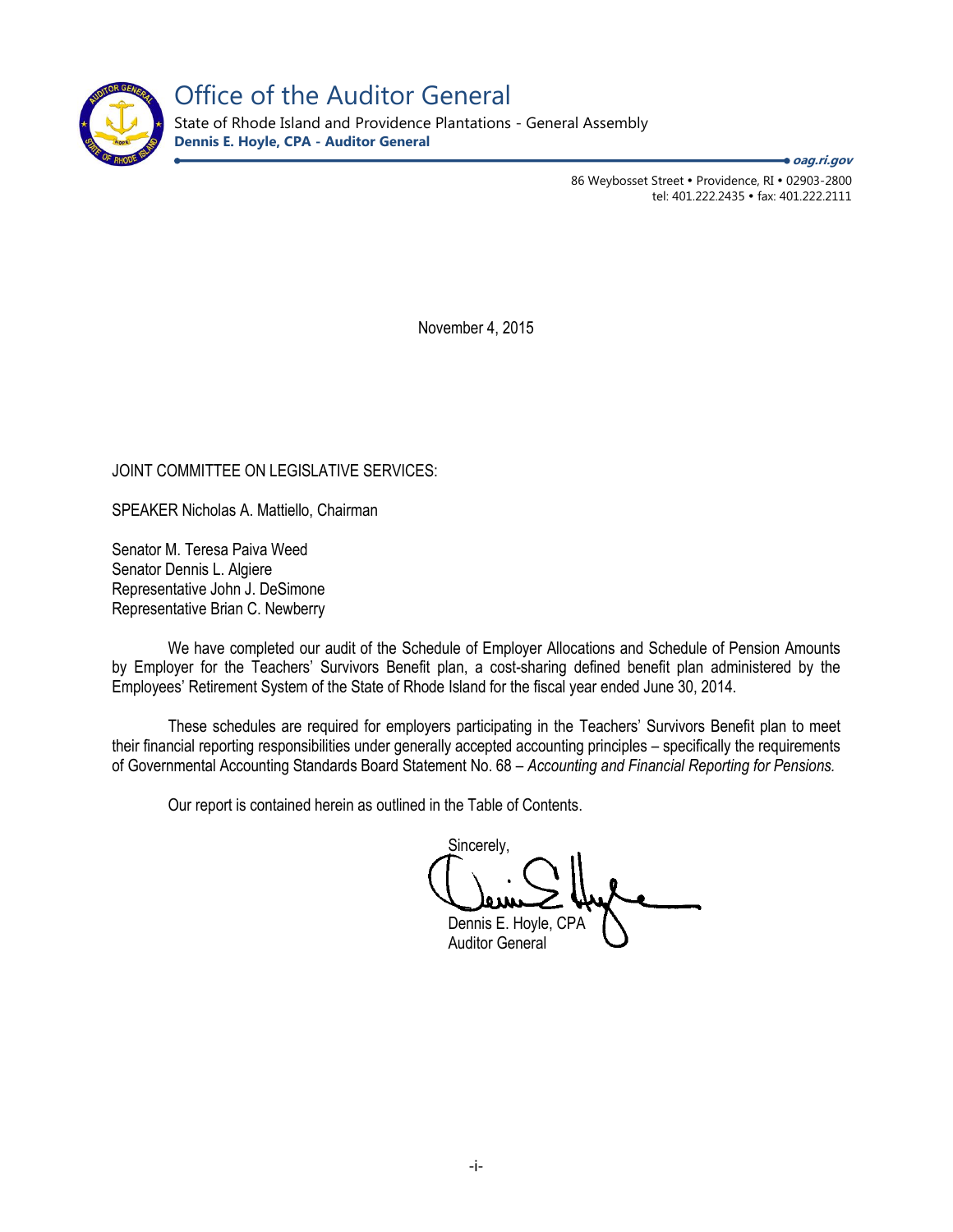# *Teachers' Survivors Benefit Cost-Sharing Plan*

## **Schedule of Employer Allocations**

## **Schedule of Pension Amounts by Employer**

**June 30, 2014 Measurement Date** 

## **TABLE OF CONTENTS**

### **PAGE**

|      | <b>INTRODUCTION</b>                                                          |    |
|------|------------------------------------------------------------------------------|----|
| II.  | INDEPENDENT AUDITOR'S REPORT                                                 |    |
| III. | <b>Schedule A - SCHEDULE OF EMPLOYER ALLOCATIONS</b>                         |    |
| IV.  | <b>Schedule B - SCHEDULE OF PENSION AMOUNTS BY EMPLOYER</b>                  | 5  |
| V.   | NOTES TO SCHEDULE OF EMPLOYER ALLOCATIONS AND PENSION<br>AMOUNTS BY EMPLOYER | 10 |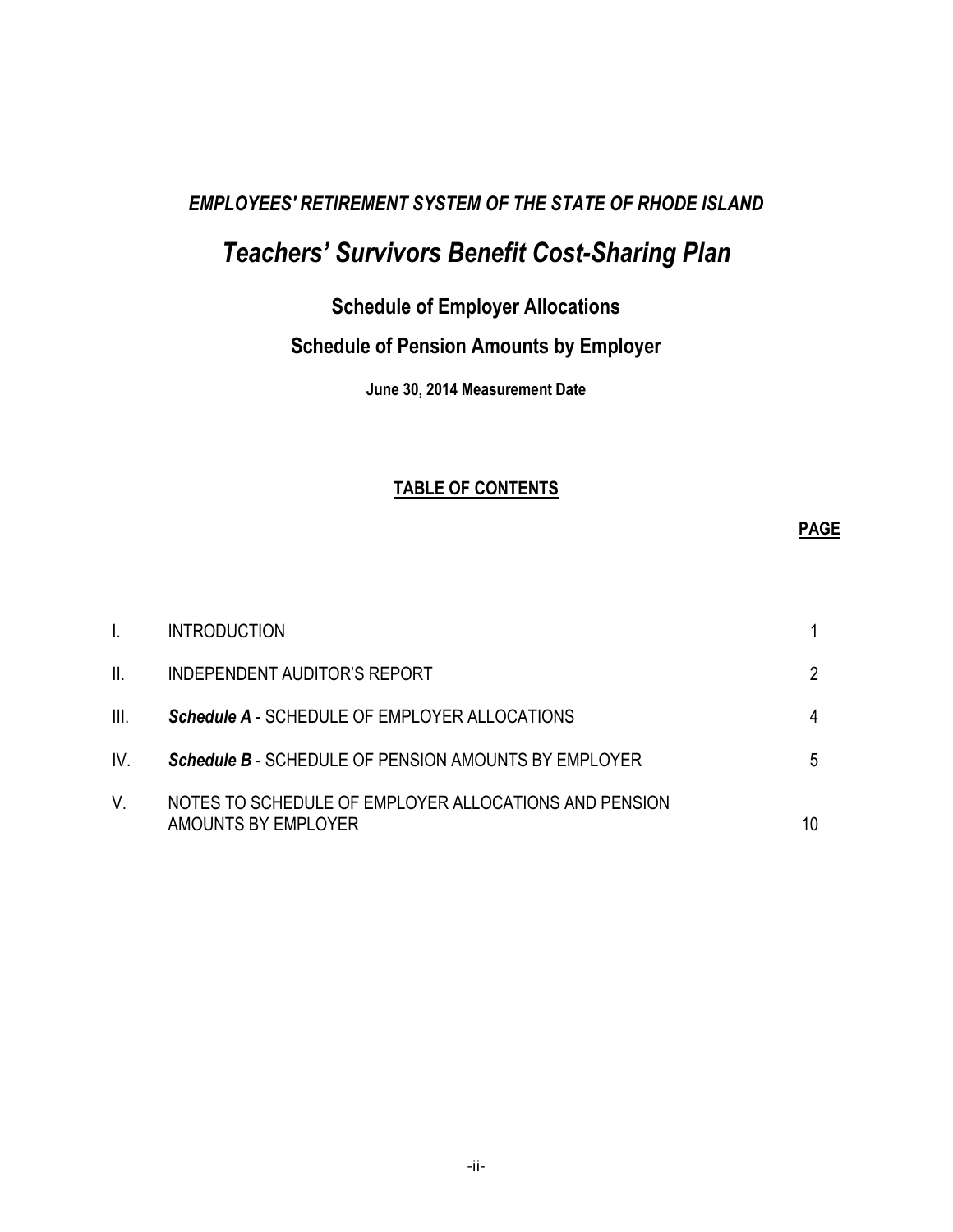## *Teacher's Survivors Benefit Cost-Sharing Plan*

## **Schedules of Employer Allocations**

## **Schedules of Pension Amounts by Employer**

**June 30, 2014 Measurement Date** 

#### **INTRODUCTION**

The Teachers' Survivors Benefit (TSB) Plan covers certain teachers employed by local educational agencies. As a cost-sharing plan, separate valuations are not made for individual employers participating in the plan. The net pension asset is apportioned based on proportionate contributions – see Schedule A.

The measurement date is June 30, 2014 – the information included herein is intended for use in Fiscal 2015 financial reporting by employers participating in the TSB plan.

The net pension asset and other measures included herein have been developed consistent with the requirements of GASB 68 – *Accounting and Financial Reporting for Pensions*. Such amounts are intended for accounting and financial reporting by governments which prepare their financial statements in accordance with generally accepted accounting principles as promulgated by the Governmental Accounting Standards Board. These amounts may and will likely differ from amounts reported in actuarial valuations used to measure actuarially determined contribution amounts consistent with the plan's adopted funding policies.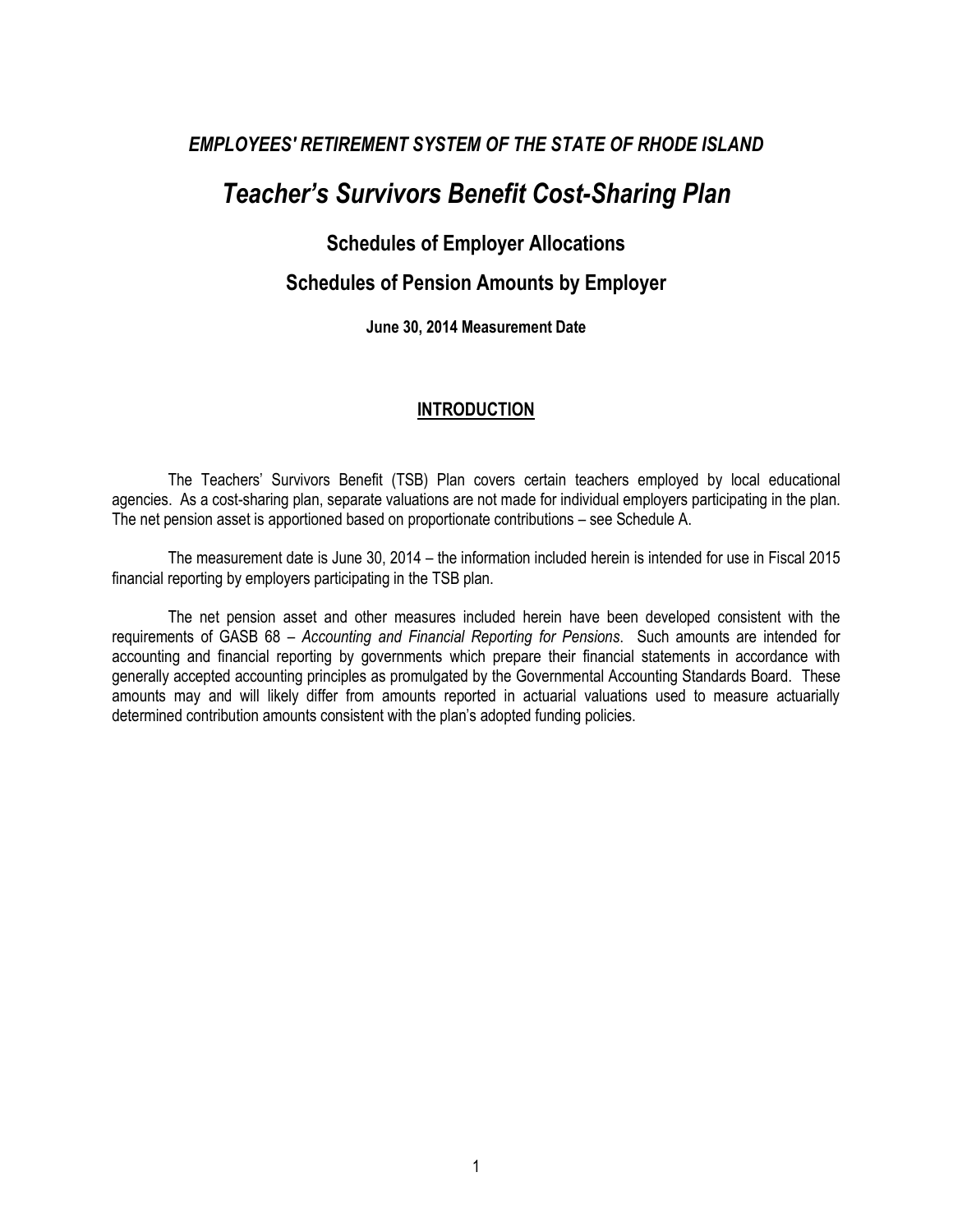

Office of the Auditor General

State of Rhode Island and Providence Plantations - General Assembly **Dennis E. Hoyle, CPA - Auditor General**

> 86 Weybosset Street · Providence, RI · 02903-2800 tel: 401.222.2435 fax: 401.222.2111 **oag.ri.gov**

## **INDEPENDENT AUDITOR'S REPORT**

JOINT COMMITTEE ON LEGISLATIVE SERVICES, GENERAL ASSEMBLY STATE OF RHODE ISLAND AND PROVIDENCE PLANTATIONS:

RETIREMENT BOARD OF THE EMPLOYEES' RETIREMENT SYSTEM OF THE STATE OF RHODE ISLAND:

We have audited the accompanying Schedule of Employer Allocations of the Teachers' Survivors Benefit plan as of and for the year ended June 30, 2014, and the related notes. We have also audited the total for all entities of the columns titled beginning net pension asset, ending net pension asset, total deferred outflows of resources, total deferred inflows of resources, and total pension expense (specified column totals) included in the accompanying Schedule of Pension Amounts by Employer of the Teachers' Survivors Benefit plan as of and for the year ended June 30, 2014, and the related notes.

#### *Management's Responsibility for the Schedules*

Management is responsible for the preparation and fair presentation of these schedules in accordance with accounting principles generally accepted in the United States of America; this includes the design, implementation, and maintenance of internal control relevant to the preparation and fair presentation of the schedules that are free from material misstatement, whether due to fraud or error.

#### *Auditor's Responsibility*

Our responsibility is to express opinions on the Schedule of Employer Allocations and the specified column totals included in the Schedule of Pension Amounts by Employer based on our audit. We conducted our audit in accordance with auditing standards generally accepted in the United States of America. Those standards require that we plan and perform the audit to obtain reasonable assurance about whether the Schedule of Employer Allocations and specified column totals included in the Schedule of Pension Amounts by Employer are free from material misstatement.

An audit involves performing procedures to obtain audit evidence about the amounts and disclosures in the Schedule of Employer Allocations and specified column totals included in the Schedule of Pension Amounts by Employer. The procedures selected depend on the auditor's judgment, including the assessment of the risks of material misstatement of the Schedule of Employer Allocations and specified column totals included in the Schedule of Pension Amounts by Employer, whether due to fraud or error. In making those risk assessments, the auditor considers internal control relevant to the entity's preparation and fair presentation of the Schedule of Employer Allocations and specified column totals included in the Schedule of Pension Amounts by Employer in order to design audit procedures that are appropriate in the circumstances, but not for the purpose of expressing an opinion on the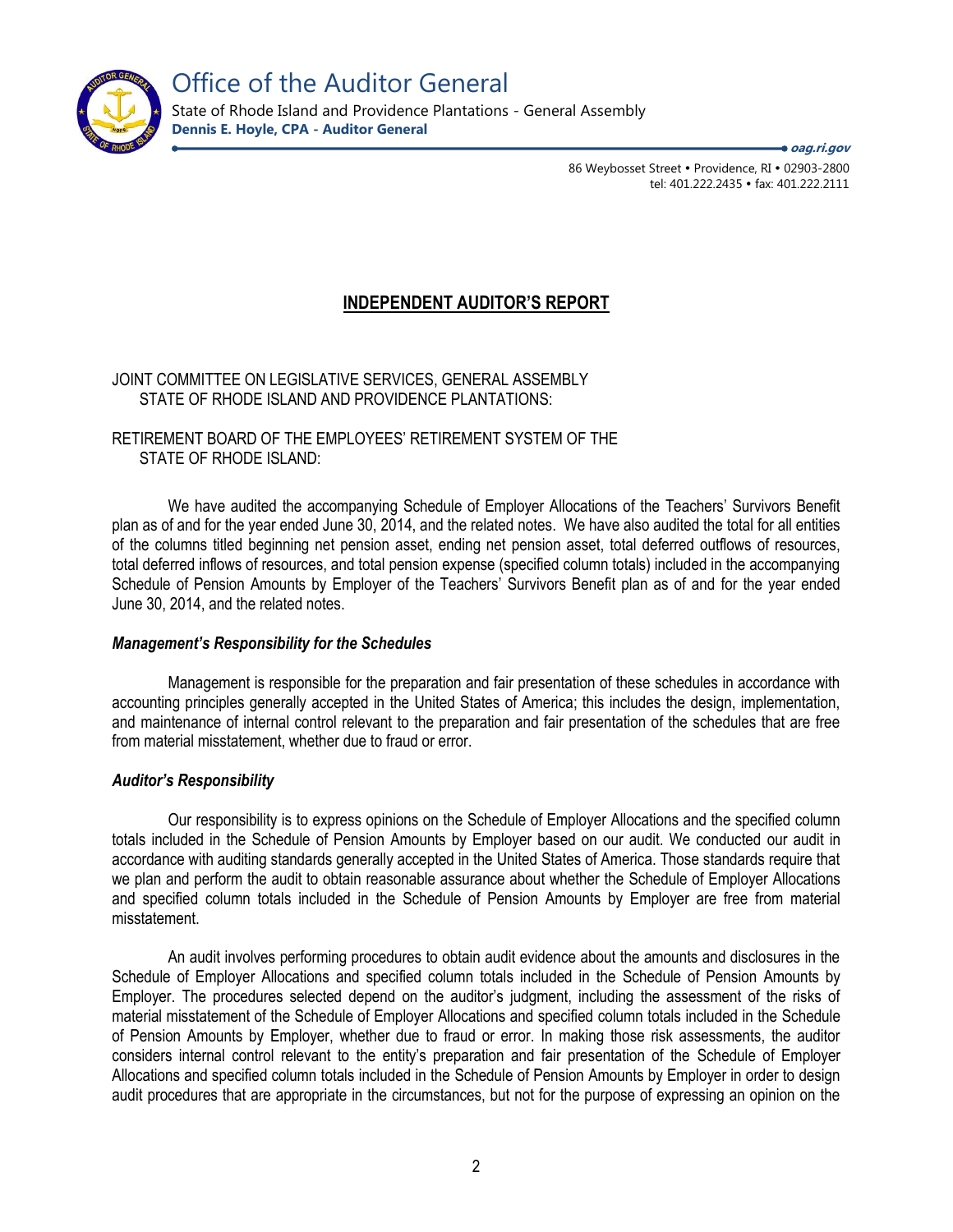effectiveness of the entity's internal control. Accordingly, we express no such opinion. An audit also includes evaluating the appropriateness of accounting policies used and the reasonableness of significant accounting estimates made by management, as well as evaluating the overall presentation of the Schedule of Employer Allocations and specified column totals included in the Schedule of Pension Amounts by Employer.

We believe that the audit evidence we have obtained is sufficient and appropriate to provide a basis for our audit opinions.

#### *Opinions*

In our opinion, the schedules referred to above present fairly, in all material respects, the employer allocations and beginning net pension asset, ending net pension asset, total deferred outflows of resources, total deferred inflows of resources, and total pension expense for the total of all participating entities for the Teachers' Survivors Benefit cost-sharing plan as of and for the year ended June 30, 2014, in accordance with accounting principles generally accepted in the United States of America.

#### *Other Matter*

We have audited, in accordance with auditing standards generally accepted in the United States of America, the financial statements of the Teachers' Survivors Benefit Plan of and for the year ended June 30, 2014, and our report thereon, dated December 18, 2014, expressed an unmodified opinion on those financial statements. Certain information for the Teachers' Survivors Benefit Plan which was included in those financial statements as required supplementary information within the Schedules *of Changes in Participating Employers' Net Pension Liability (Asset)* has been subsequently restated. Our report dated December 18, 2014 was updated on November 3, 2015 with respect to Notes 13 and 14 and required supplementary information.

#### *Restriction on Use*

Our report is intended solely for the information and use of the Employees' Retirement System of the State of Rhode Island management, the Retirement Board of the Employees' Retirement System of the State of Rhode Island, the employers participating in the TSB as of and for the year ended June 30, 2014 and their auditors and is not intended to be and should not be used by anyone other than these specified parties.

Dennis E. Hoyle, CPA

Auditor General

November 4, 2015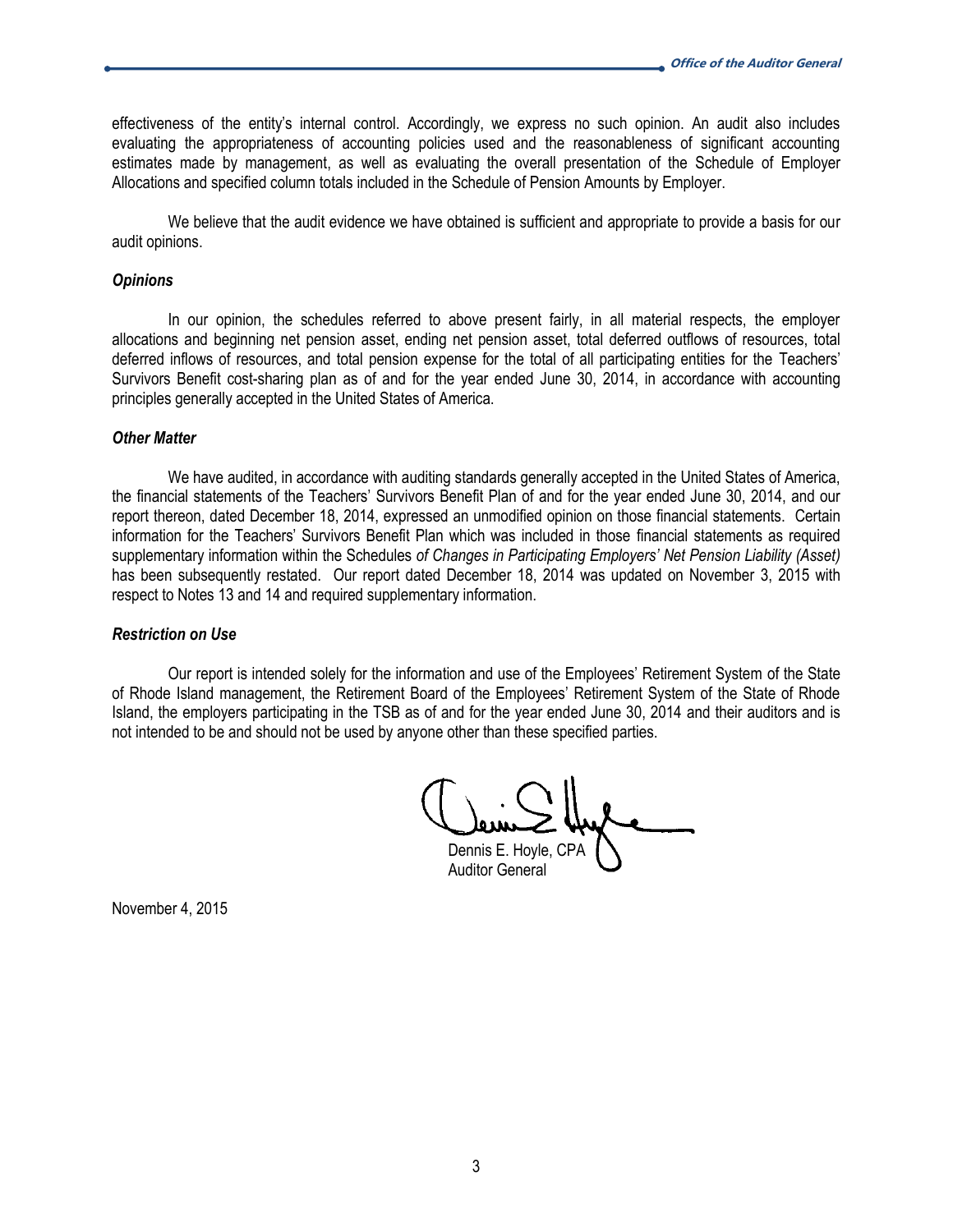# **EMPLOYEES' RETIREMENT SYSTEM OF THE STATE OF RHODE ISLAND**

*TEACHERS' SURVIVORS BENEFIT COST-SHARING PLAN*

| <b>Schedule of Employer Allocations</b> |  |
|-----------------------------------------|--|
|-----------------------------------------|--|

|                                    | Fiscal 2014 employer contribution |               |  |  |
|------------------------------------|-----------------------------------|---------------|--|--|
| <b>Participating Employer Unit</b> | Amount                            | %             |  |  |
| Barrington                         | \$<br>28,416                      | 4.66472449%   |  |  |
| <b>Bristol-Warren</b>              | 27,516                            | 4.51700329%   |  |  |
| <b>Burrillville</b>                | 20,082                            | 3.29654812%   |  |  |
| Central Falls Collaborative        | 26,797                            | 4.39887492%   |  |  |
| Coventry                           | 45,194                            | 7.41898361%   |  |  |
| Cranston                           | 98,373                            | 16.14880307%  |  |  |
| Cumberland                         | 39,786                            | 6.53117242%   |  |  |
| <b>East Greenwich</b>              | 22,327                            | 3.66518874%   |  |  |
| East Providence                    | 45,149                            | 7.41164409%   |  |  |
| Foster                             | 2,304                             | 0.37822090%   |  |  |
| Foster-Glocester                   | 11,328                            | 1.85958611%   |  |  |
| Glocester                          | 5,184                             | 0.85099703%   |  |  |
| Johnston                           | 28,320                            | 4.64896528%   |  |  |
| Lincoln                            | 30,319                            | 4.97709490%   |  |  |
| Little Compton                     | 4,053                             | 0.66537331%   |  |  |
| Middletown                         | 22,288                            | 3.65867986%   |  |  |
| Newport                            | 20,185                            | 3.31356806%   |  |  |
| North Smithfield                   | 16,437                            | 2.69832872%   |  |  |
| Northern RI Collaborative          | 3,168                             | 0.52005374%   |  |  |
| Portsmouth                         | 23,843                            | 3.91396256%   |  |  |
| Scituate                           | 13,632                            | 2.23780702%   |  |  |
| Smithfield                         | 23,444                            | 3.84845352%   |  |  |
| Tiverton                           | 18,189                            | 2.98594898%   |  |  |
| Urban Collaborative                | 1,440                             | 0.23638807%   |  |  |
| Westerly                           | 31,394                            | 5.15362918%   |  |  |
| <b>Totals</b>                      | \$<br>609,168                     | 100.00000000% |  |  |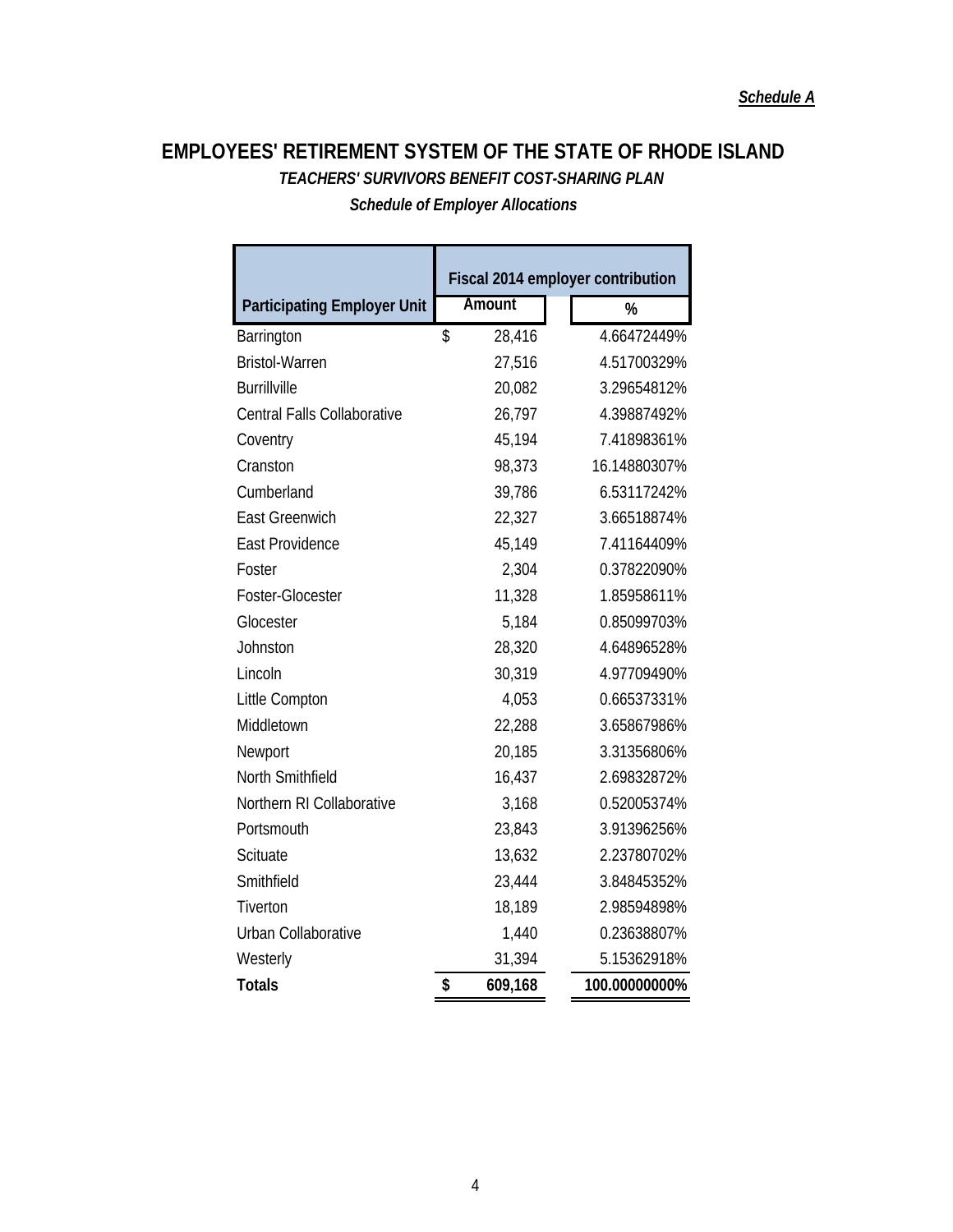| <b>Participating Employer</b> | FY 2014<br>Contributions | Proportionate<br>Share | <b>Net Pension</b><br><b>Liability (Asset)</b><br>Beginning of<br>Year | Total<br>Pension<br><b>Expense</b> |
|-------------------------------|--------------------------|------------------------|------------------------------------------------------------------------|------------------------------------|
| Barrington                    | \$<br>28,416             | 4.66472449%            | (4,564,828)                                                            | (447, 023)                         |
| <b>Bristol-Warren</b>         | 27,516                   | 4.51700329%            | (4,420,270)                                                            | (432, 867)                         |
| <b>Burrillville</b>           | 20,082                   | 3.29654812%            | (3, 225, 951)                                                          | (315, 910)                         |
| Central Falls Collaborative   | 26,797                   | 4.39887492%            | (4,304,671)                                                            | (421, 547)                         |
| Coventry                      | 45,194                   | 7.41898361%            | (7,260,103)                                                            | (710, 965)                         |
| Cranston                      | 98,373                   | 16.14880307%           | (15,802,970)                                                           | (1, 547, 549)                      |
| Cumberland                    | 39,786                   | 6.53117242%            | (6, 391, 305)                                                          | (625, 886)                         |
| <b>East Greenwich</b>         | 22,327                   | 3.66518874%            | (3,586,697)                                                            | (351, 237)                         |
| East Providence               | 45,149                   | 7.41164409%            | (7, 252, 921)                                                          | (710, 262)                         |
| Foster                        | 2,304                    | 0.37822090%            | (370, 121)                                                             | (36, 245)                          |
| Foster-Glocester              | 11,328                   | 1.85958611%            | (1,819,762)                                                            | (178, 205)                         |
| Glocester                     | 5,184                    | 0.85099703%            | (832, 773)                                                             | (81, 552)                          |
| Johnston                      | 28,320                   | 4.64896528%            | (4,549,406)                                                            | (445, 513)                         |
| Lincoln                       | 30,319                   | 4.97709490%            | (4,870,508)                                                            | (476, 958)                         |
| Little Compton                | 4,053                    | 0.66537331%            | (651, 124)                                                             | (63, 763)                          |
| Middletown                    | 22,288                   | 3.65867986%            | (3,580,328)                                                            | (350, 613)                         |
| Newport                       | 20,185                   | 3.31356806%            | (3,242,607)                                                            | (317, 541)                         |
| North Smithfield              | 16,437                   | 2.69832872%            | (2,640,543)                                                            | (258, 582)                         |
| Northern RI Collaborative     | 3,168                    | 0.52005374%            | (508, 917)                                                             | (49, 837)                          |
| Portsmouth                    | 23,843                   | 3.91396256%            | (3,830,144)                                                            | (375, 077)                         |
| Scituate                      | 13,632                   | 2.23780702%            | (2, 189, 884)                                                          | (214, 450)                         |
| Smithfield                    | 23,444                   | 3.84845352%            | (3,766,037)                                                            | (368, 799)                         |
| Tiverton                      | 18,189                   | 2.98594898%            | (2,922,004)                                                            | (286, 145)                         |
| Urban Collaborative           | 1,440                    | 0.23638807%            | (231, 326)                                                             | (22, 653)                          |
| Westerly                      | 31,394                   | 5.15362918%            | (5,043,262)                                                            | (493, 875)                         |
|                               | \$<br>609,168            | 100.00000000%          | $\sqrt{2}$<br>(97, 858, 461)                                           | $\sqrt{2}$<br>(9,583,055)          |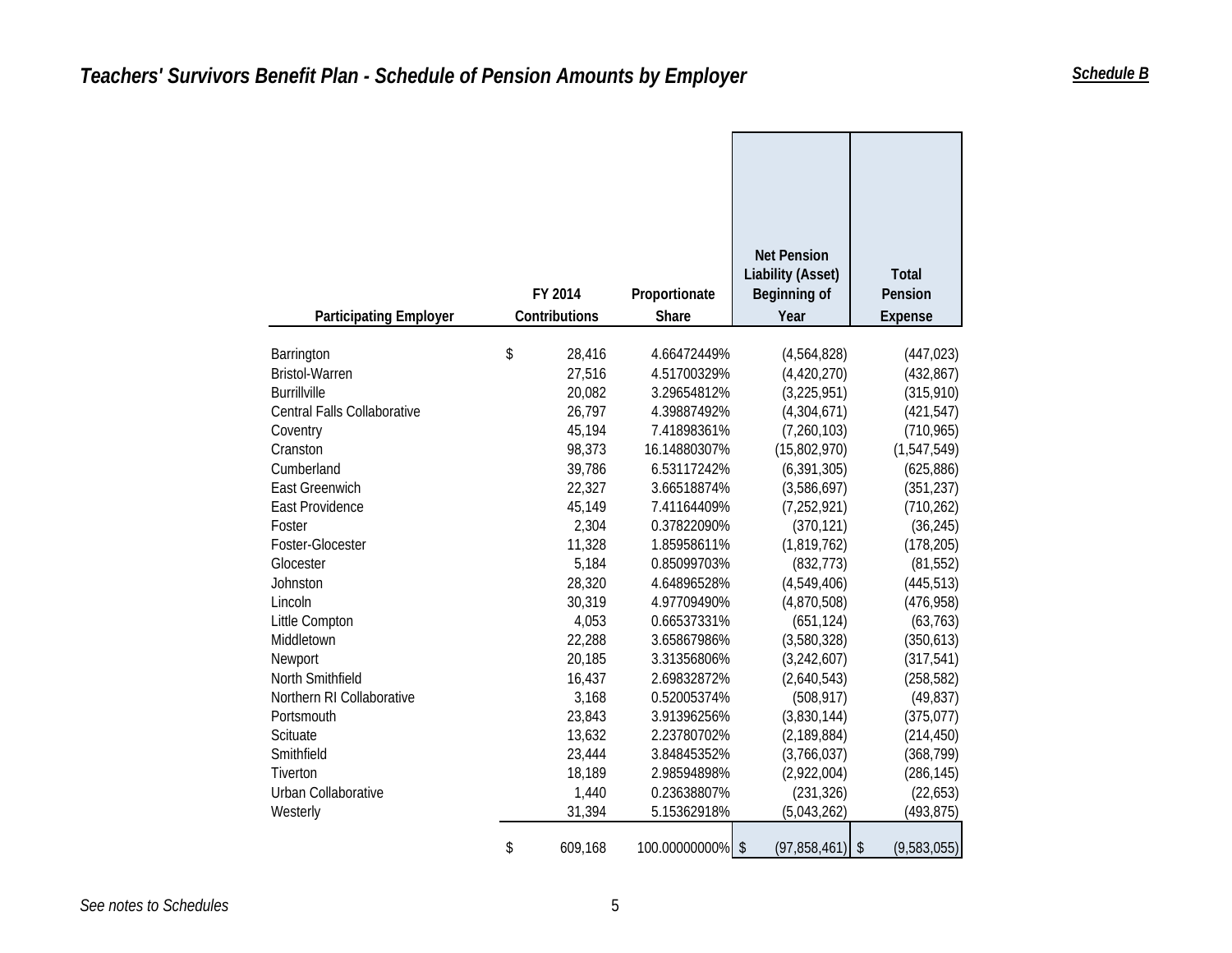|                               | Collective Deferred Outflows for Plan as a Whole               |             |                       |                         |                 |
|-------------------------------|----------------------------------------------------------------|-------------|-----------------------|-------------------------|-----------------|
|                               | <b>Unrecognized Current Year Deferred Outflow of Resources</b> |             |                       |                         |                 |
|                               |                                                                |             |                       | Changes in              |                 |
|                               |                                                                |             |                       | Proportion and          |                 |
|                               |                                                                |             | <b>Net Difference</b> | <b>Differences</b>      |                 |
|                               | <b>Differences</b>                                             |             | <b>Between</b>        | <b>Between Employer</b> |                 |
|                               | <b>Between</b>                                                 |             | Projected             | Contributions and       | <b>Total</b>    |
|                               | Expected                                                       |             | and Actual            | Proportionate           | <b>Deferred</b> |
|                               | and Actual                                                     | Changes of  | Investment            | Share of                | <b>Outflows</b> |
| <b>Participating Employer</b> | Experience                                                     | Assumptions | Earnings              | Contributions           | of Resources    |
| Barrington                    |                                                                |             |                       |                         |                 |
| <b>Bristol-Warren</b>         |                                                                |             |                       |                         |                 |
| <b>Burrillville</b>           |                                                                |             |                       |                         |                 |
| Central Falls Collaborative   |                                                                |             |                       |                         |                 |
| Coventry                      |                                                                |             |                       |                         |                 |
| Cranston                      |                                                                |             |                       |                         |                 |
| Cumberland                    |                                                                |             |                       |                         |                 |
| East Greenwich                |                                                                |             |                       |                         |                 |
| East Providence               |                                                                |             |                       |                         |                 |
| Foster                        |                                                                |             |                       |                         |                 |
| Foster-Glocester              |                                                                |             |                       |                         |                 |
| Glocester                     |                                                                |             |                       |                         |                 |
| Johnston                      |                                                                |             |                       |                         |                 |
| Lincoln                       |                                                                |             |                       |                         |                 |
| Little Compton                |                                                                |             |                       |                         |                 |
| Middletown                    |                                                                |             |                       |                         |                 |
| Newport                       |                                                                |             |                       |                         |                 |
| North Smithfield              |                                                                |             |                       |                         |                 |
| Northern RI Collaborative     |                                                                |             |                       |                         |                 |
| Portsmouth                    |                                                                |             |                       |                         |                 |
| Scituate                      |                                                                |             |                       |                         |                 |
| Smithfield                    |                                                                |             |                       |                         |                 |
| Tiverton                      |                                                                |             |                       |                         |                 |
| Urban Collaborative           |                                                                |             |                       |                         |                 |
| Westerly                      |                                                                |             |                       |                         |                 |
|                               | \$                                                             | \$          | \$                    | \$                      | \$              |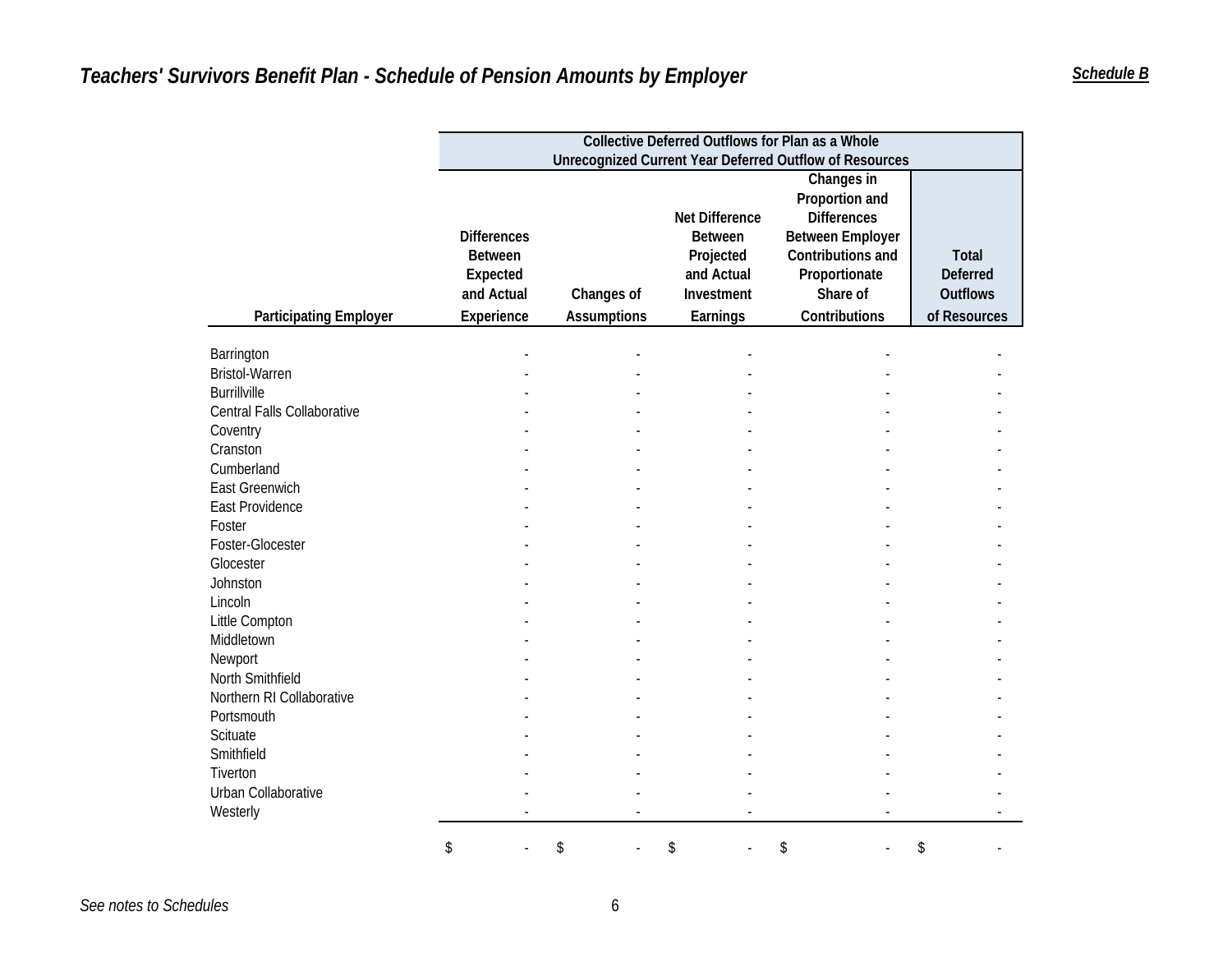|                               |                    |                    | Collective Deferred Inflows for Plan as a Whole |                                                               |                  |                           |                    |
|-------------------------------|--------------------|--------------------|-------------------------------------------------|---------------------------------------------------------------|------------------|---------------------------|--------------------|
|                               |                    |                    |                                                 | <b>Unrecognized Current Year Deferred Inflow of Resources</b> |                  |                           |                    |
|                               |                    |                    |                                                 | Changes in                                                    |                  |                           |                    |
|                               |                    |                    |                                                 | Proportion and                                                |                  |                           |                    |
|                               |                    |                    | <b>Net Difference</b>                           | <b>Differences</b>                                            |                  |                           |                    |
|                               | <b>Differences</b> |                    | <b>Between</b>                                  | <b>Between Employer</b>                                       |                  | Total                     |                    |
|                               | <b>Between</b>     |                    | Projected                                       | Contributions and                                             | <b>Total</b>     | Deferred                  |                    |
|                               | Expected           |                    | and Actual                                      | Proportionate                                                 | <b>Deferred</b>  | (Inflows) and             | Ending             |
|                               | and Actual         | Changes of         | Investment                                      | Share of                                                      | <b>Inflows</b>   | Outflows of               | <b>Net Pension</b> |
| <b>Participating Employer</b> | Experience         | <b>Assumptions</b> | Earnings                                        | Contributions                                                 | of Resources     | <b>Resources</b>          | Liability (Asset)  |
|                               |                    |                    |                                                 |                                                               |                  |                           |                    |
| Barrington                    |                    |                    | 758,950                                         |                                                               | 758,950          | (758, 950)                | (5,799,218)        |
| <b>Bristol-Warren</b>         |                    |                    | 734,919                                         |                                                               | 734,919          | (734, 919)                | (5,615,571)        |
| <b>Burrillville</b>           |                    |                    | 536,350                                         |                                                               | 536,350          | (536, 350)                | (4,098,293)        |
| Central Falls Collaborative   |                    |                    | 715,699                                         |                                                               | 715,699          | (715, 699)                | (5,468,713)        |
| Coventry                      |                    |                    | 1,207,072                                       |                                                               | 1,207,072        | (1, 207, 072)             | (9, 223, 335)      |
| Cranston                      |                    |                    | 2,627,418                                       |                                                               | 2,627,418        | (2,627,418)               | (20,076,310)       |
| Cumberland                    |                    |                    | 1,062,625                                       |                                                               | 1,062,625        | (1,062,625)               | (8, 119, 601)      |
| East Greenwich                |                    |                    | 596,328                                         |                                                               | 596,328          | (596, 328)                | (4,556,589)        |
| East Providence               |                    |                    | 1,205,878                                       |                                                               | 1,205,878        | (1, 205, 878)             | (9,214,210)        |
| Foster                        |                    |                    | 61,537                                          |                                                               | 61,537           | (61, 537)                 | (470, 207)         |
| Foster-Glocester              |                    |                    | 302,556                                         |                                                               | 302,556          | (302, 556)                | (2,311,851)        |
| Glocester                     |                    |                    | 138,458                                         |                                                               | 138,458          | (138, 458)                | (1,057,966)        |
| Johnston                      |                    |                    | 756,389                                         |                                                               | 756,389          | (756, 389)                | (5,779,628)        |
| Lincoln                       |                    |                    | 809,776                                         |                                                               | 809,776          | (809, 776)                | (6, 187, 561)      |
| Little Compton                |                    |                    | 108,257                                         |                                                               | 108,257          | (108, 257)                | (827, 197)         |
| Middletown                    |                    |                    | 595,269                                         |                                                               | 595,269          | (595, 269)                | (4,548,498)        |
| Newport                       |                    |                    | 539,119                                         |                                                               | 539,119          | (539, 119)                | (4, 119, 452)      |
| North Smithfield              |                    |                    | 439,019                                         |                                                               | 439,019          | (439, 019)                | (3, 354, 582)      |
| Northern RI Collaborative     |                    |                    | 84,613                                          |                                                               | 84,613           | (84, 613)                 | (646, 535)         |
| Portsmouth                    |                    |                    | 636,804                                         |                                                               | 636,804          | (636, 804)                | (4,865,867)        |
| Scituate                      |                    |                    | 364,092                                         |                                                               | 364,092          | (364,092)                 | (2,782,058)        |
| Smithfield                    |                    |                    | 626,145                                         |                                                               | 626,145          | (626, 145)                | (4,784,426)        |
| Tiverton                      |                    |                    | 485,815                                         |                                                               | 485,815          | (485, 815)                | (3,712,154)        |
| Urban Collaborative           |                    |                    | 38,460                                          |                                                               | 38,460           | (38, 460)                 | (293, 879)         |
| Westerly                      |                    |                    | 838,498                                         |                                                               | 838,498          | (838, 498)                | (6,407,029)        |
|                               | \$                 | \$                 | 16,270,046 \$<br>\$                             |                                                               | 16,270,046<br>\$ | $(16,270,046)$ \$<br>- \$ | (124, 320, 730)    |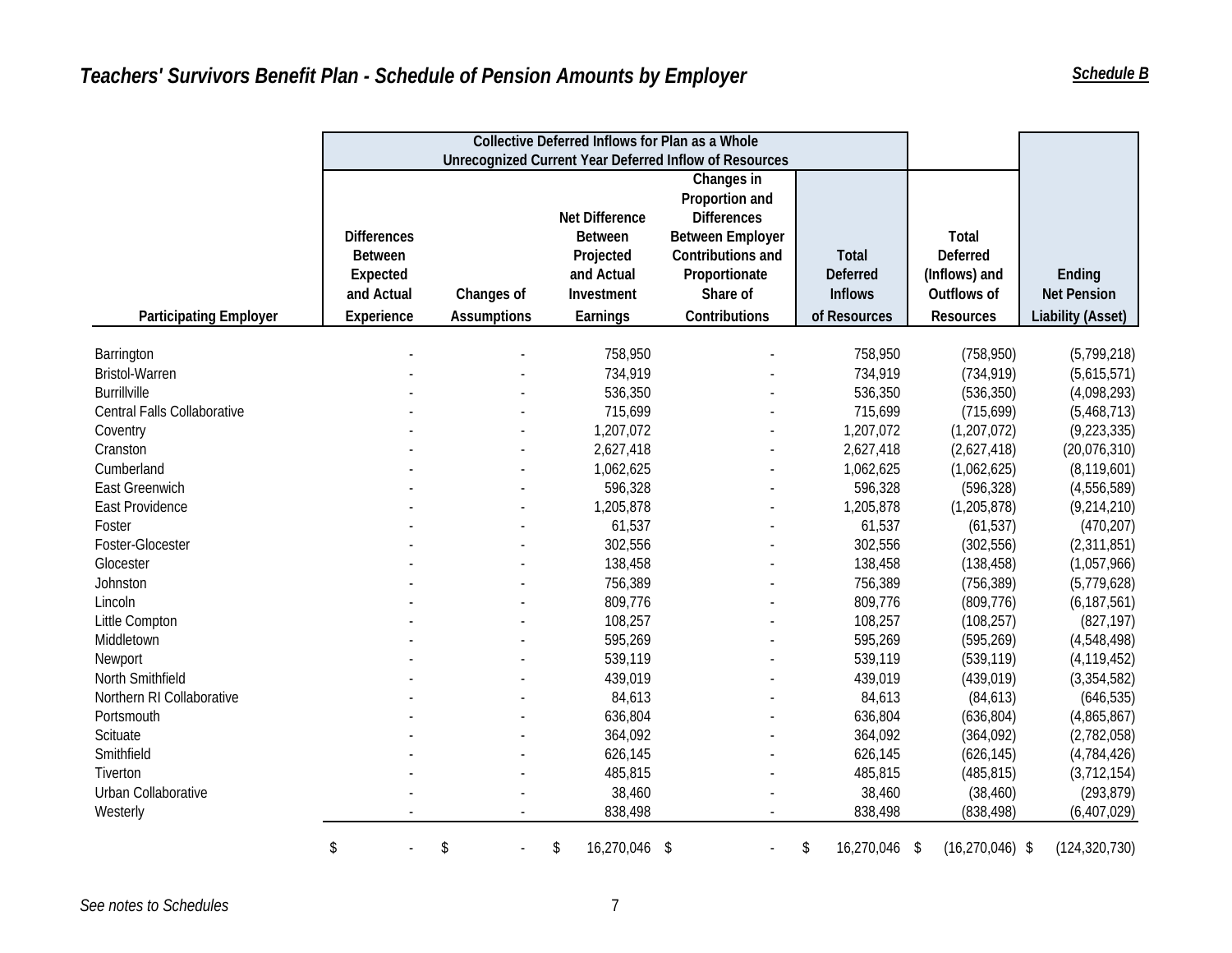# *Teachers' Survivors Benefit Plan - Schedule of Pension Amounts by Employer* **Schedule B** *Schedule B Schedule B*

|                               | Recognition of Existing Deferred Outflows (Inflows) of Resources for<br>Future Plan Years Ending in |                  |                  |                  |      |            |
|-------------------------------|-----------------------------------------------------------------------------------------------------|------------------|------------------|------------------|------|------------|
|                               |                                                                                                     |                  |                  |                  |      |            |
| <b>Participating Employer</b> | 2015                                                                                                | 2016             | 2017             | 2018             | 2019 | Thereafter |
| Barrington                    | (189, 740)                                                                                          | (189, 740)       | (189, 740)       | (189, 740)       |      |            |
| <b>Bristol-Warren</b>         | (183, 730)                                                                                          | (183, 730)       | (183, 730)       | (183, 730)       |      |            |
| <b>Burrillville</b>           | (134, 087)                                                                                          | (134, 087)       | (134, 087)       | (134, 087)       |      |            |
| Central Falls Collaborative   | (178, 925)                                                                                          | (178, 925)       | (178, 925)       | (178, 925)       |      |            |
| Coventry                      | (301, 768)                                                                                          | (301, 768)       | (301, 768)       | (301, 768)       |      |            |
| Cranston                      | (656, 854)                                                                                          | (656, 854)       | (656, 854)       | (656, 854)       |      |            |
| Cumberland                    | (265, 656)                                                                                          | (265, 656)       | (265, 656)       | (265, 656)       |      |            |
| East Greenwich                | (149, 082)                                                                                          | (149, 082)       | (149, 082)       | (149, 082)       |      |            |
| East Providence               | (301, 469)                                                                                          | (301, 469)       | (301, 469)       | (301, 469)       |      |            |
| Foster                        | (15, 384)                                                                                           | (15, 384)        | (15, 384)        | (15, 384)        |      |            |
| Foster-Glocester              | (75, 639)                                                                                           | (75, 639)        | (75, 639)        | (75, 639)        |      |            |
| Glocester                     | (34, 614)                                                                                           | (34, 614)        | (34, 614)        | (34, 614)        |      |            |
| Johnston                      | (189, 097)                                                                                          | (189, 097)       | (189, 097)       | (189, 097)       |      |            |
| Lincoln                       | (202, 444)                                                                                          | (202, 444)       | (202, 444)       | (202, 444)       |      |            |
| Little Compton                | (27,064)                                                                                            | (27,064)         | (27,064)         | (27,064)         |      |            |
| Middletown                    | (148, 817)                                                                                          | (148, 817)       | (148, 817)       | (148, 817)       |      |            |
| Newport                       | (134, 780)                                                                                          | (134, 780)       | (134, 780)       | (134, 780)       |      |            |
| North Smithfield              | (109, 755)                                                                                          | (109, 755)       | (109, 755)       | (109, 755)       |      |            |
| Northern RI Collaborative     | (21, 153)                                                                                           | (21, 153)        | (21, 153)        | (21, 153)        |      |            |
| Portsmouth                    | (159, 201)                                                                                          | (159, 201)       | (159, 201)       | (159, 201)       |      |            |
| Scituate                      | (91, 023)                                                                                           | (91, 023)        | (91, 023)        | (91, 023)        |      |            |
| Smithfield                    | (156, 536)                                                                                          | (156, 536)       | (156, 536)       | (156, 536)       |      |            |
| Tiverton                      | (121, 454)                                                                                          | (121, 454)       | (121, 454)       | (121, 454)       |      |            |
| Urban Collaborative           | (9,615)                                                                                             | (9,615)          | (9,615)          | (9,615)          |      |            |
| Westerly                      | (209, 624)                                                                                          | (209, 624)       | (209, 624)       | (209, 624)       |      |            |
|                               | \$<br>$(4,067,511)$ \$                                                                              | $(4,067,511)$ \$ | $(4,067,511)$ \$ | $(4,067,511)$ \$ |      | \$         |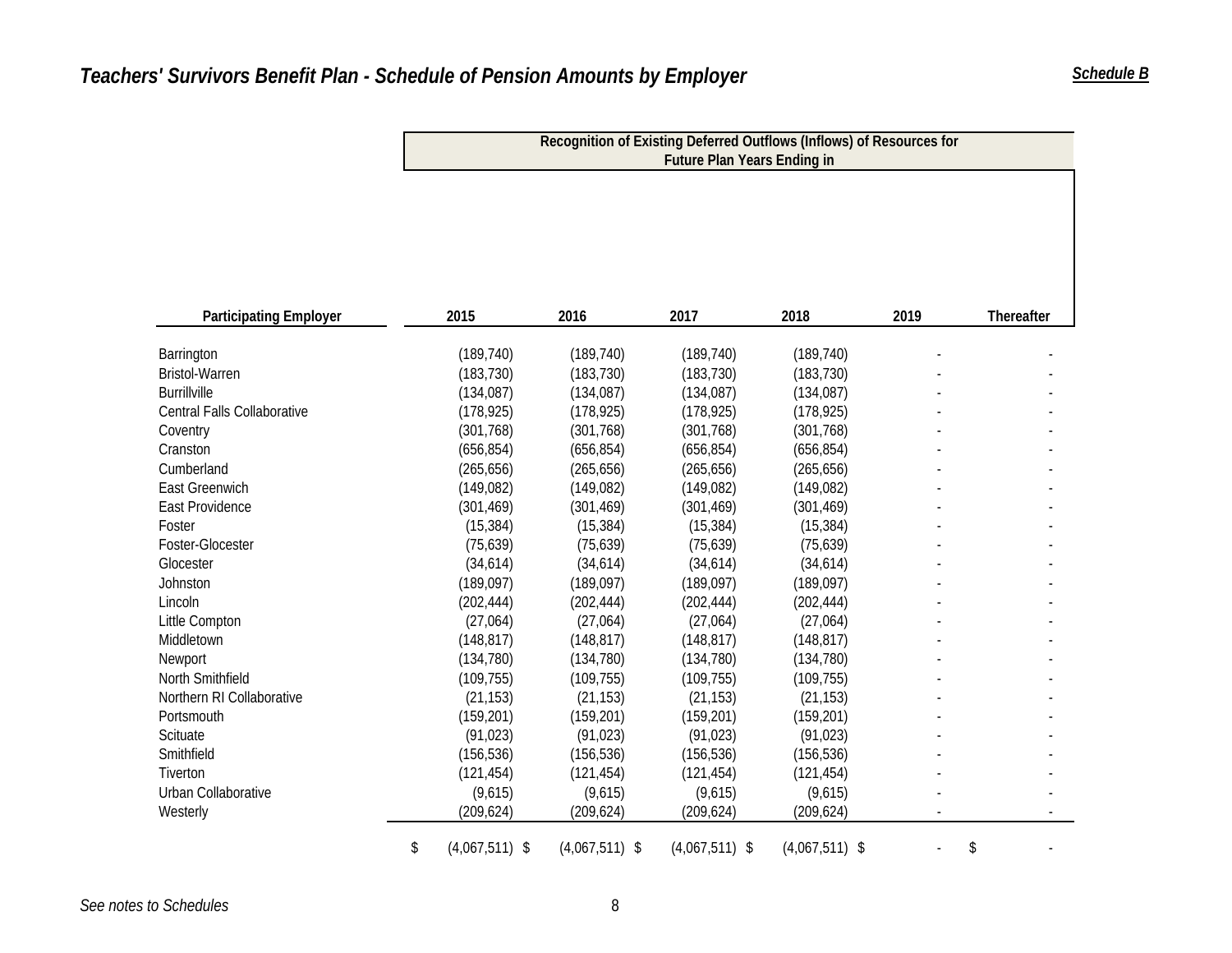$\sim$ 

|                                                          |                                                                                                                             | 1% Higher                                                                                                                                                                        |
|----------------------------------------------------------|-----------------------------------------------------------------------------------------------------------------------------|----------------------------------------------------------------------------------------------------------------------------------------------------------------------------------|
|                                                          |                                                                                                                             | 8.50%                                                                                                                                                                            |
| (4,969,850)<br>(4,812,464)<br>(3,512,178)<br>(4,686,609) | (5,799,218)<br>(5,615,571)<br>(4,098,293)<br>(5,468,713)                                                                    | (6,628,473)<br>(6, 418, 563)<br>(4,684,323)<br>(6, 250, 705)                                                                                                                     |
| (17, 205, 110)<br>(6,958,382)                            | (20,076,310)                                                                                                                | (10, 542, 213)<br>(22, 947, 096)<br>(9,280,653)                                                                                                                                  |
| (3,904,932)<br>(7,896,446)                               | (4,556,589)<br>(9,214,210)                                                                                                  | (5,208,153)<br>(10,531,784)                                                                                                                                                      |
| (1,981,223)                                              | (2,311,851)                                                                                                                 | (537, 444)<br>(2,642,431)<br>(1, 209, 248)                                                                                                                                       |
| (4,953,058)<br>(5,302,651)                               | (5,779,628)<br>(6, 187, 561)                                                                                                | (6,606,078)<br>(7,072,343)                                                                                                                                                       |
| (3,897,997)                                              | (4,548,498)                                                                                                                 | (945, 481)<br>(5, 198, 904)<br>(4,708,508)                                                                                                                                       |
| (2,874,829)<br>(554, 071)                                | (3, 354, 582)<br>(646, 535)                                                                                                 | (3,834,266)<br>(738, 985)                                                                                                                                                        |
| (2, 384, 184)<br>(4, 100, 184)                           | (2,782,058)<br>(4,784,426)                                                                                                  | (5,561,655)<br>(3, 179, 875)<br>(5,468,568)                                                                                                                                      |
| (3, 181, 262)<br>(251, 850)                              | (3,712,154)<br>(293, 879)                                                                                                   | (4,242,968)<br>(335,902)<br>(7, 323, 194)                                                                                                                                        |
|                                                          | 1% Lower<br>6.50%<br>(7,904,266)<br>(402, 961)<br>(906, 661)<br>(708, 896)<br>(3,530,311)<br>(4, 169, 978)<br>(5, 490, 732) | <b>Ending Net Pension Liability (Asset)</b><br>7.50%<br>(9, 223, 335)<br>(8, 119, 601)<br>(470, 207)<br>(1,057,966)<br>(827, 197)<br>(4, 119, 452)<br>(4,865,867)<br>(6,407,029) |

\$ (106,541,085) \$ (124,320,730) \$ (142,097,813)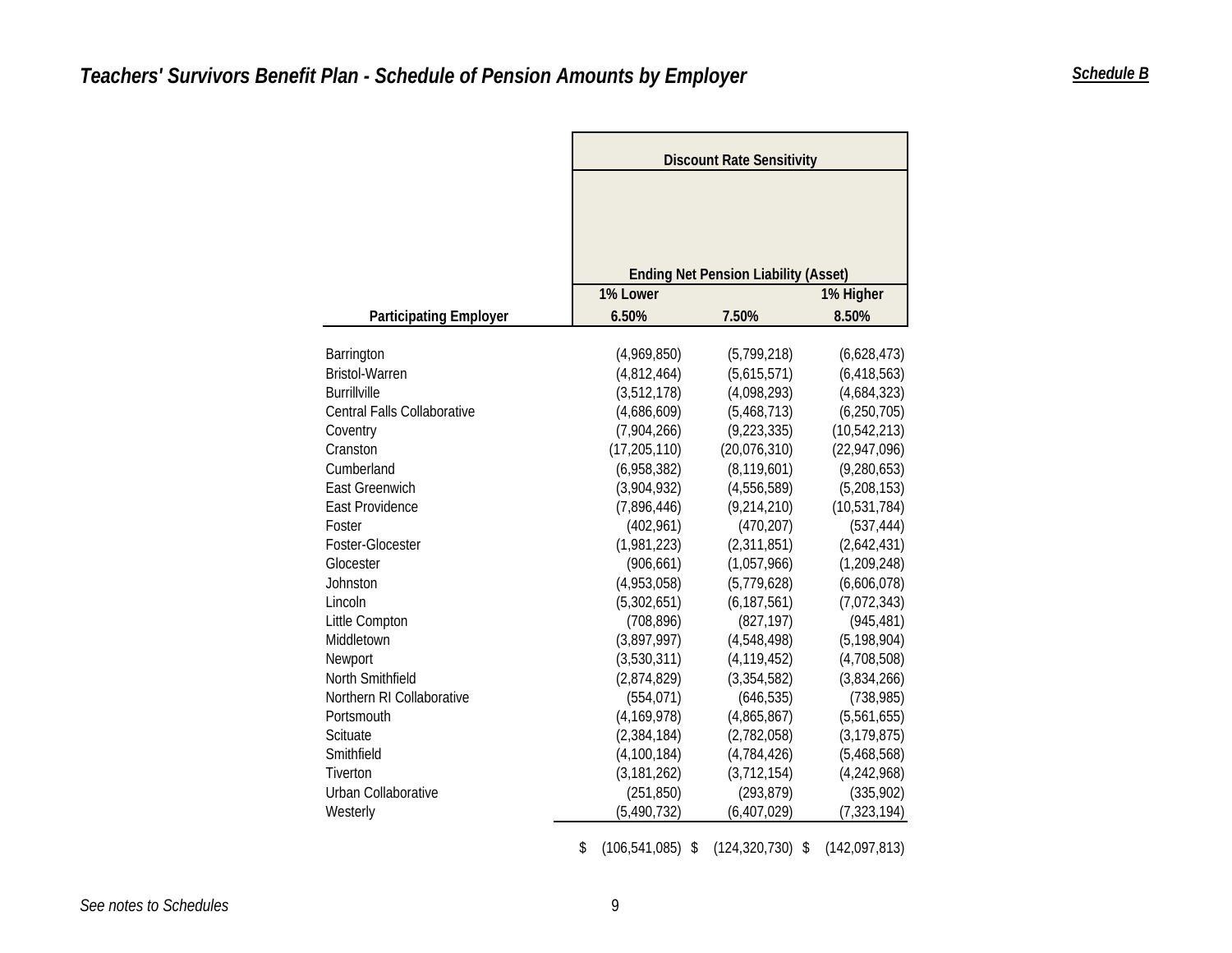#### *Teachers' Survivors Benefit Cost-Sharing Plan*

#### **NOTES TO THE SCHEDULES OF EMPLOYER ALLOCATIONS AND PENSION AMOUNTS BY EMPLOYER**

#### **1. Plan Description and Governance**

The Employees' Retirement System of the State of Rhode Island (the System) acts as a common investment and administrative agent for pension benefits to be provided through various defined benefit and defined contribution retirement plans. The System is administered by the State of Rhode Island Retirement Board which was authorized, created and established in the Office of the General Treasurer as an independent retirement board to hold and administer, in trust, the funds of the retirement system.

Each plan's assets, including those of the Teachers' Survivors Benefit cost-sharing plan, are accounted for separately and may be used only for the payment of benefits to the members of that plan, in accordance with the terms of that plan.

The Teachers' Survivors Benefit Cost-sharing Plan was established and placed under the management of the Retirement Board for the purpose of providing monthly benefits to certain survivors of deceased teachers previously employed in school districts that do not participate in social security. Specific eligibility criteria and the amount of the benefit is subject to the provisions of Chapter 16-16 of the Rhode Island General Laws.

#### **2. Schedule of Employer Allocations**

The Schedule of Employer Allocations reflects employer contributions recognized for the fiscal year ended June 30, 2014 consistent with contributions reflected within the Plan's financial statements.

The percentages included in the Schedules of Employer Allocations have been rounded to 8 decimal places.

#### **3. Schedule of Pension Amounts by Employer**

The Schedule of Pension Amounts by Employer was prepared by the Plan's actuary using amounts from (1) the Plan's financial statements for the year ended June 30, 2014, (2) Required Supplementary Information (subsequently restated) prepared in accordance with the requirements of GASB Statement No. 67 which was presented with the Plan's financial statements for the year ended June 30, 2014, and (3) certain data from the actuarial valuation of the Plan performed at June 30, 2013 rolled-forward to June 30, 2014. This Schedule utilizes the proportionate employer contribution schedule detailed in the Schedule of Employer Allocations to apportion each employer's amounts for the cost-sharing plan.

The Schedule of Pension Amounts by Employer includes the sensitivity of the net pension liability (asset) to changes in the discount rate. The following presents the net pension liability (asset) of the employers calculated using the discount rate of 7.5 percent, as well as what the employers' net pension liability (asset) would be if it were calculated using a discount rate that is 1-percentage-point lower or 1-percentage-point higher than the current rate.

#### **Net Pension Liability (Asset) – Sensitivity Analysis**

|            |                    | Current              |                |  |
|------------|--------------------|----------------------|----------------|--|
|            | 1.00% Decrease     | <b>Discount Rate</b> | 1.00% Increase |  |
|            | (6.50%)            | (7.5%)               | $(8.50\%)$     |  |
| <b>TSB</b> | S<br>(106,541,085) | (124, 320, 730)      | (142,097,813)  |  |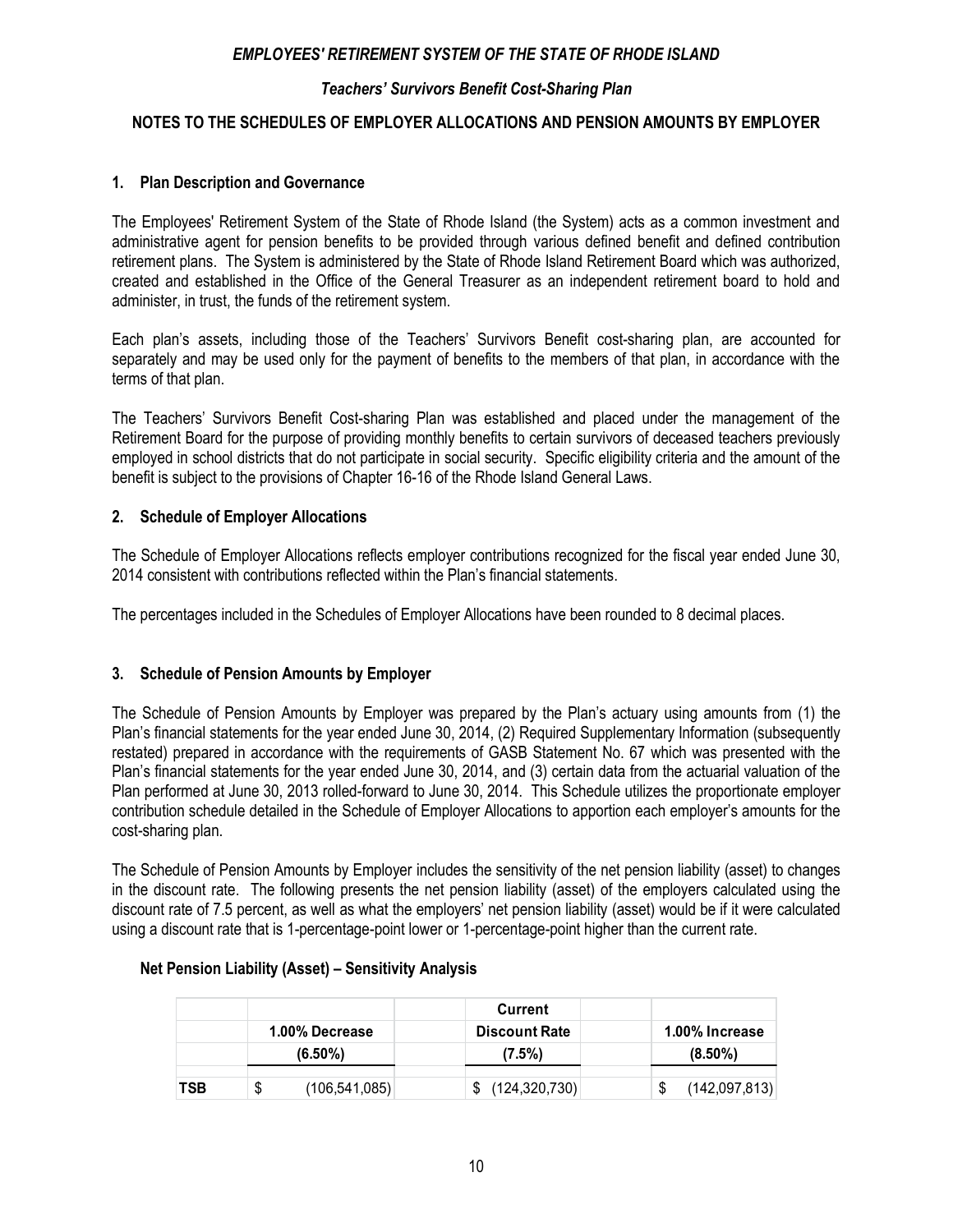#### *Teachers' Survivors Benefit Cost-Sharing Plan*

#### **NOTES TO THE SCHEDULES OF EMPLOYER ALLOCATIONS AND PENSION AMOUNTS BY EMPLOYER**

#### **4. Relationship to the Plan financial statements**

The components associated with pension expense and deferred outflows and inflows of resources have been determined based on the net increase in fiduciary net position as reflected for the TSB Plan in the System's financial statements and consistent with the requirements of GASB Statements No. 67 and 68.

#### **5. Summary of Significant Accounting Policies**

**Basis of Accounting –** The underlying information to prepare the allocation schedules is based on the System's financial statements as of and for the year ended June 30, 2014. The financial statements of the System are prepared on the accrual basis of accounting. Under this method, revenues are recorded when earned and expenses are recorded when incurred. Plan member contributions are recognized in the period in which the wages, subject to required contributions, are earned for the performance of duties for covered employment. Employer contributions to the plan are recognized when due and the employer has made a formal commitment to provide the contributions.

#### **6. Net Pension Liability (Asset)**

The components of the net pension liability of the employers participating in the TSB Plan at June 30, 2014 were as follows:

| Fiscal year ended June 30, 2014          |   |                 |  |  |  |  |
|------------------------------------------|---|-----------------|--|--|--|--|
| Total pension liability                  | S | 169,601,073     |  |  |  |  |
| Plan Fiduciary net position              |   | 293,921,803     |  |  |  |  |
| Employers' Net Pension Liability (Asset) |   | (124, 320, 730) |  |  |  |  |
| Plan Fiduciary Net Position as a         |   |                 |  |  |  |  |
| percentage of total pension liability    |   | 173.3%          |  |  |  |  |

#### **7. Actuarial methods and assumptions**

The total pension liability was determined by actuarial valuations performed as of June 30, 2013 and rolled forward to June 30, 2014, using the following actuarial assumptions, applied to all periods included in the measurement.

Actuarial Cost Method - Entry Age Normal - the Individual Entry Age Actuarial Cost methodology is used.

Investment Rate of Return - 7.50%

Projected Salary Increases – teachers - 3.50% to 13.5%

Mortality – teachers: Male and female teachers: 97% and 92%, respectively of rates in a GRS table based on male and female teacher experience, projected with Scale AA from 2000.

Inflation - 2.75%

Cost of Living Adjustments: eligible survivors receive a yearly cost of living adjustment based on the annual social security adjustment – for valuation purposes, a 2.75% cost of living adjustment is assumed.